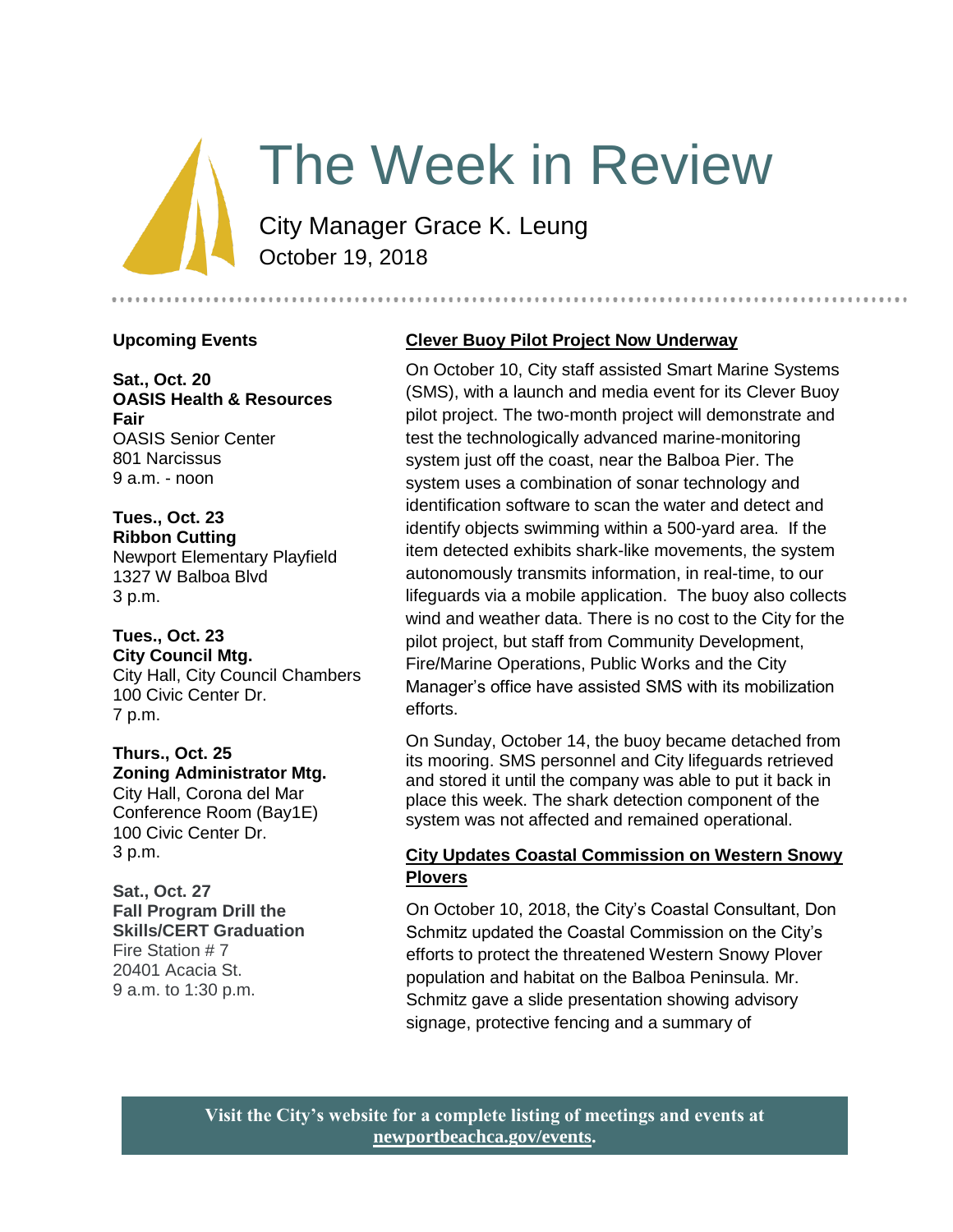**Sat., Oct. 27 Halloween Spooktacular** Grant Howald Park 3000 Fifth Ave. 4 - 7 p.m.

# **Wed., Oct. 31 Halloween Extravaganza**

Central Library Children's Room 1000 Avocado Ave. 4 - 5:30 p.m.

enforcement actions, City multi-departmental training, intra-agency collaboration and community outreach designed to protect the plovers and their habitat.

#### **Accessory Dwelling Units**

On October 12, 2018, the Coastal Commission reviewed and approved the City's Local Coastal Program (LCP) Amendment adding provisions for the regulation of Accessory Dwelling Units (ADU) to the LCP Implementation Plan for properties located in the Coastal Zone. This amendment brings consistency between the City's Zoning Code regulations and the LCP. The Coastal Commission's action also included suggested modifications to the proposed ADU regulations to incorporate recent changes in state legislation that went into effect in January 2018. Next steps involve staff returning to the City Council for a future study session and getting direction on any further updates before final adoption.

## **First rain of the season**

Last Friday's and Saturday's rain storm produced approximately 1-inch of rain and produced minor roadway flooding and various power outages across the City. Early forecasts had a low probability of rain. However, it quickly turned into a larger rain event. Utilities and Public Works staff mobilized quickly and responded to pump areas especially during the Saturday's high tide event where tide valves were closed to prevent the tide from flooding streets. The Utilities Storm Drain division regularly tracks weather in preparation for rains and tides.

## **Santa Ana Winds Activate Emergency Operations**

High winds on Monday and Tuesday morning this week resulted in about 60 incidents of downed trees, fallen limbs, and debris throughout town. Public Works activated its emergency Department Operations Center (DOC) to monitor and respond to the high volume of calls and reports of wind impacts and damage. City and contract crews jumped in quickly assessing damage, cleaning up trees and debris, and keeping city areas clean and safe. Landscape staff also intentionally trimmed certain wind sensitive species in advance of wind season, which resulted in fewer than expected major tree issues – 25 to 30 downed trees and 20 to 30 fallen limbs.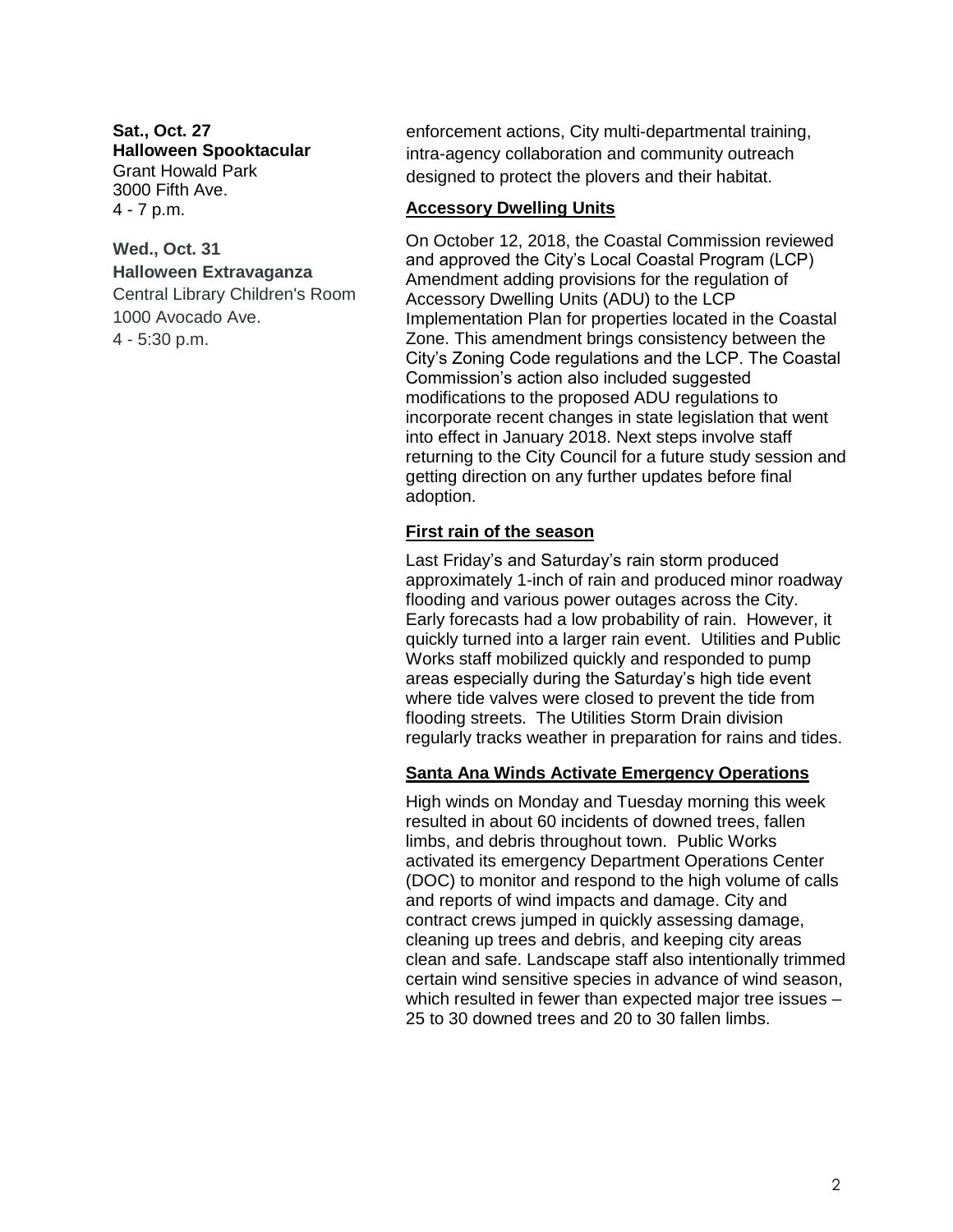# **FCC Imposes Limits on City Authority**

On October 15, 2018 the Federal Communications Commission (FCC) published a Declaratory Rule and Order (WT Docket No. 17-79 and WC Docket No. 17-84), which will go into effect on January 14, 2019, and impose certain limits on state and local governments' ability to regulate the deployment of small cell wireless telecommunications facilities. The Declaratory Rule and Order limits the type and amount of fees the City can collect for private use of public property; it will impose new time limits on entitlement applications and permit review processing timelines; and it will limit the City's ability to regulate design aesthetics for the small cell facilities on public property. Staff is studying the Order to determine if regulations and/or policies need to be modified to ensure compliance with the new rules.

# **Notice of Recreation Contract Instructor Payments**

Recreation & Senior Services programs continue to be in high demand, in particular surf classes and summer camps. City Council Policy F-14 specifies written notice to City Council when instructor fees exceed \$120,000. Instructors are paid a contracted percentage of revenues generated from participant registration fees resulting in five vendors reaching the noticing threshold as explained in the attached memo.

## **Eelgrass Survey**

The City's 2018 biennial eelgrass survey is nearly complete. This diver-based survey is a requirement of the City's "Newport Specific Eelgrass Plan" which allows for measured impacts based on the eelgrass population as a whole – a true ecosystem approach. A final report is expected to be available in November.

## **Uptown Newport Planned Community Update**

The Uptown Newport Planned Community is located on Jamboree Road west of Fairchild Road in the Airport Area. Most of the infrastructure has been installed and the framing of the first 462 apartments is nearly complete. A one-acre public park behind the first two apartment buildings is ready for construction. The property owner, Shopoff Realty Investments, is meeting with staff to review the next phase of construction, consisting of 158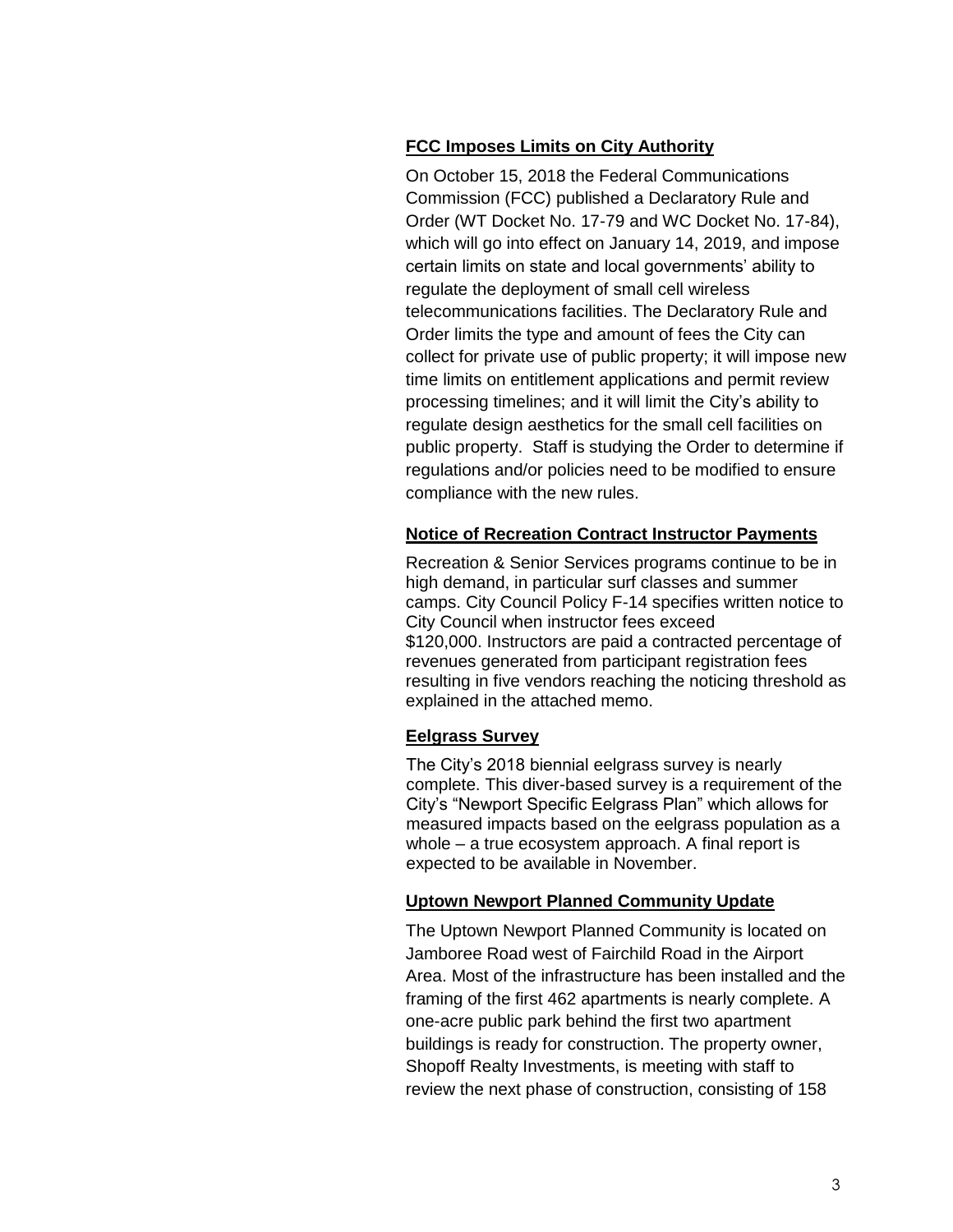condominium units and approximately 3,000 square feet of retail space in two separate buildings around the planned park. The conceptual plans are consistent with the previously approved Planned Community Development Plan and Development Agreement. Staff will be working with Shopoff in the coming months to finalize the plans to ensure consistency with all applicable policies and regulations before building permits are issued. The next phase of construction should begin Summer 2019 and be completed Spring 2021.

#### **Water Main in Finley Tract Undergoing Replacement**

Water main replacement work is underway on Short Street to replace the existing cast iron water main that was installed in the 1930's. The new 6-inch PVC water main, extending from 36<sup>th</sup> Street to the alley west of Newport Boulevard, will improve system reliability for years to come. This work was accelerated to take advantage of a scheduling break for the Orange County Sanitation District's sewer construction work taking place on Newport Boulevard. The Short Street water main project includes about 400 feet of new pipe, two fire hydrants, and multiple reconnections to the existing water main system and is expected to be completed in 3 weeks.

#### **West Coast Highway Median Landscaping**

With new plants and trees in place, median enhancements on West Coast Highway are nearly complete for this phase of the project. The City has received positive feedback from the community on the new look featuring California drought friendly plants. Next up, the contractor will apply a decorative color stain on the existing concrete, monitor plant growth, and adjust the irrigation system as needed.

#### **Community Outreach on Construction Parking**

Community Development Department staff held two separate public outreach meetings with Balboa Peninsula Point Association members and Corona del Mar residents at Oasis Senior Citizens Center to gain their thoughts and feedback on street parking impacts due to residential construction. Both meetings were well attended by the public. Staff presented proposed code changes to assist with the parking situation. The biggest take away from both meetings is the need for additional City enforcement on parking violations. Staff is launching a pilot parking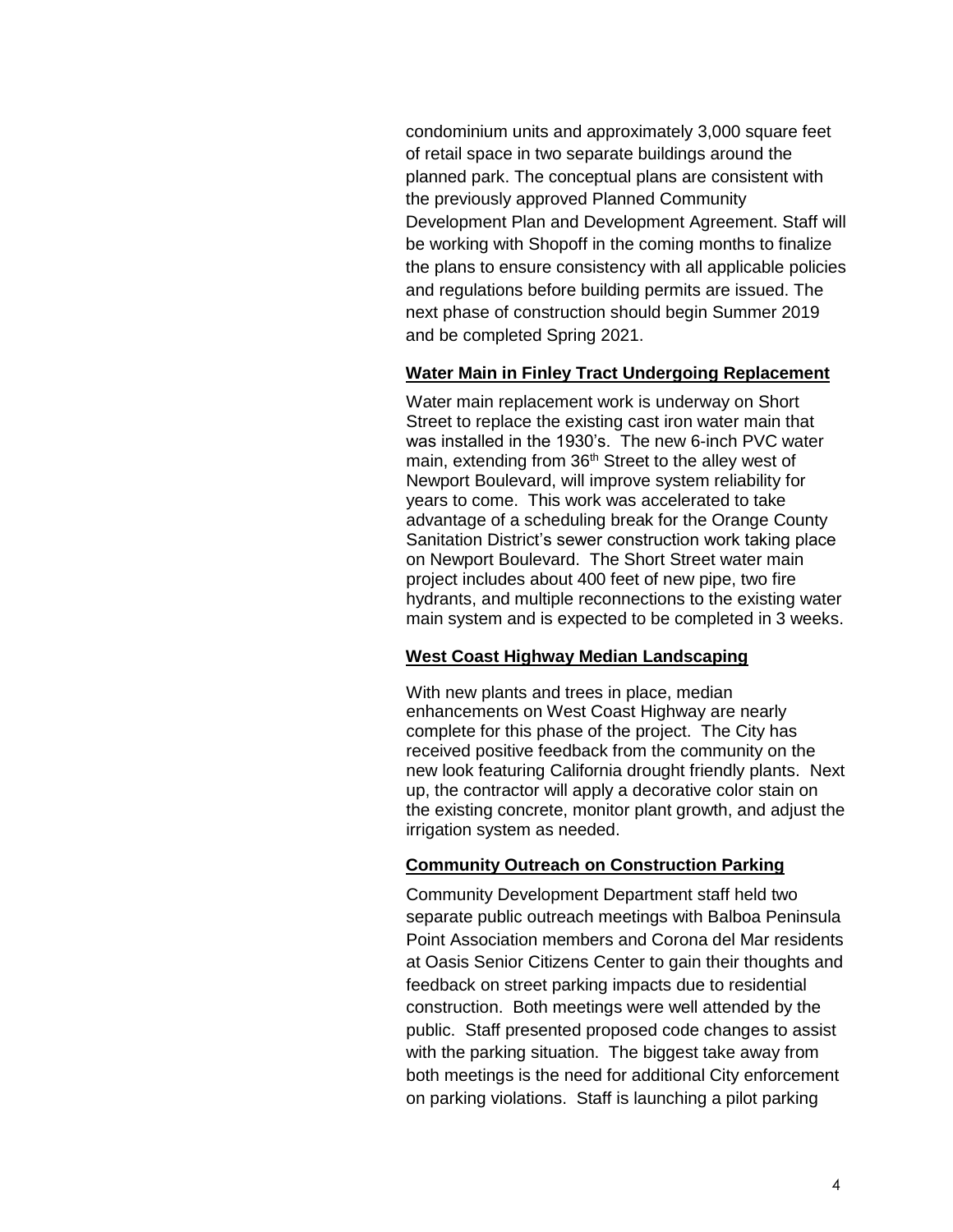enforcement program in November to gain input and data on the affects and costs of additional enforcement. Staff will return to City Council for further consideration on possible codes changes at a future meeting.

# **Motorized Paragliders in Newport Beach**

The City has received complaints about motorized paragliders operating around the area of the Santa Ana river mouth. The motorized paragliders are creating environmental and safety concerns by using the beach for take offs and landings. The launch and landing are very close to protected habitats, residential homes, and the general public. The Code Enforcement Division has reached out to the Federal Aviation Administration (FAA) about the motorized paragliders using the city beaches for taking off and landing. The City is in the process of filing a formal complaint about the paragliders and creating a working relationship with the FAA inspectors on this issue.